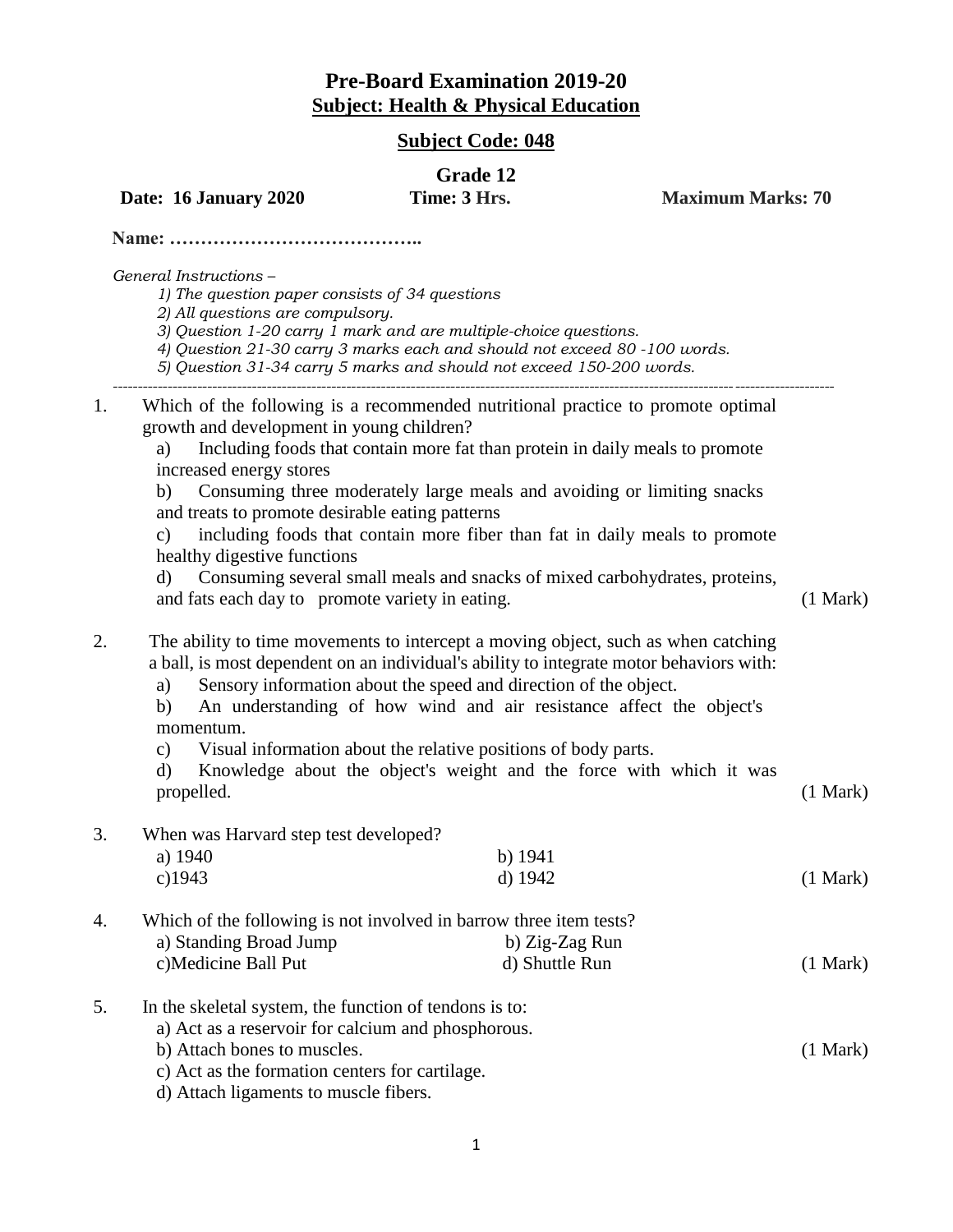| 6.  | from the principle of transfer of learning if the:<br>a) New motor skill is similar to one already mastered.<br>b) Student is open to feedback from both teachers and peers.<br>c) New motor skill is a discrete skill rather than a continuous one.<br>d) Student has no preconceived notions about the motor skill. | A student is learning a new complex motor skill. The student will most likely benefit                                                                     | (1 Mark) |  |  |  |  |
|-----|-----------------------------------------------------------------------------------------------------------------------------------------------------------------------------------------------------------------------------------------------------------------------------------------------------------------------|-----------------------------------------------------------------------------------------------------------------------------------------------------------|----------|--|--|--|--|
| 7.  | Which of the following is not a cognitive disability?<br>a) Dyslexia<br>c) Memory disorder                                                                                                                                                                                                                            | b) Hyperactivity<br>d) Sensory impairment                                                                                                                 | (1 Mark) |  |  |  |  |
| 8.  | beam than male adolescents is largely due to females':<br>a) Narrower hips relative to shoulder width.<br>b) Longer legs relative to total height.<br>c) Greater body density relative to overall body composition.<br>d) Lower center of gravity.                                                                    | The tendency of female adolescents to exhibit greater motor control on a balance                                                                          | (1 Mark) |  |  |  |  |
| 9.  | Newton's Second law of motion known as                                                                                                                                                                                                                                                                                |                                                                                                                                                           |          |  |  |  |  |
|     | a) Law of Inertia                                                                                                                                                                                                                                                                                                     | b)Law of Acceleration                                                                                                                                     |          |  |  |  |  |
|     | c)Law of Reaction                                                                                                                                                                                                                                                                                                     | d)Gravitational Pull                                                                                                                                      | (1 Mark) |  |  |  |  |
| 10. | teams will organize if a single round-robin system is employed?<br>a) $26$<br>c) $54$                                                                                                                                                                                                                                 | How many matches the organizing committee in a basketball competition with 8<br>$b)$ 28<br>$d$ ) 56                                                       | (1 Mark) |  |  |  |  |
| 11. | common strain and sprain?<br>$(1)$ To use ice application for 10 minutes.<br>(2) To elevate the injured area to a position higher than the heart.<br>$(3)$ To rest.<br>(4) To use elastic bandage to press the injured area.<br>A. $(1)$ , $(2)$ , $(3)$ , $(4)$<br>C. $(3)$ , $(1)$ , $(4)$ , $(2)$                  | Which of the following is the correct order of first aid treatment procedures for<br>B. $(2)$ , $(1)$ , $(4)$ , $(3)$<br>D. $(3)$ , $(4)$ , $(2)$ , $(1)$ | (1 Mark) |  |  |  |  |
|     |                                                                                                                                                                                                                                                                                                                       |                                                                                                                                                           |          |  |  |  |  |
| 12. | Which of the following tests is the best to measure speed and agility?<br>a) 12 minute run<br>b) 50 yard dash                                                                                                                                                                                                         |                                                                                                                                                           |          |  |  |  |  |
|     | c) $4x10$ m shuttle run                                                                                                                                                                                                                                                                                               | d) push ups                                                                                                                                               | (1 Mark) |  |  |  |  |
| 13. | from blood is called<br>a) Oxygen intake<br>c) oxygen uptake                                                                                                                                                                                                                                                          | The amount of oxygen which can be absorbed and consumed by the working muscles<br>b) oxygen transport<br>d) energy reserve                                | (1 Mark) |  |  |  |  |
| 14. | Female Athlete Triad includes:                                                                                                                                                                                                                                                                                        |                                                                                                                                                           |          |  |  |  |  |
|     | a) Osteoporosis                                                                                                                                                                                                                                                                                                       | b) Eating Disorder                                                                                                                                        |          |  |  |  |  |
|     | c) Amenorrhea                                                                                                                                                                                                                                                                                                         | d) All the above                                                                                                                                          | (1 Mark) |  |  |  |  |
|     |                                                                                                                                                                                                                                                                                                                       |                                                                                                                                                           |          |  |  |  |  |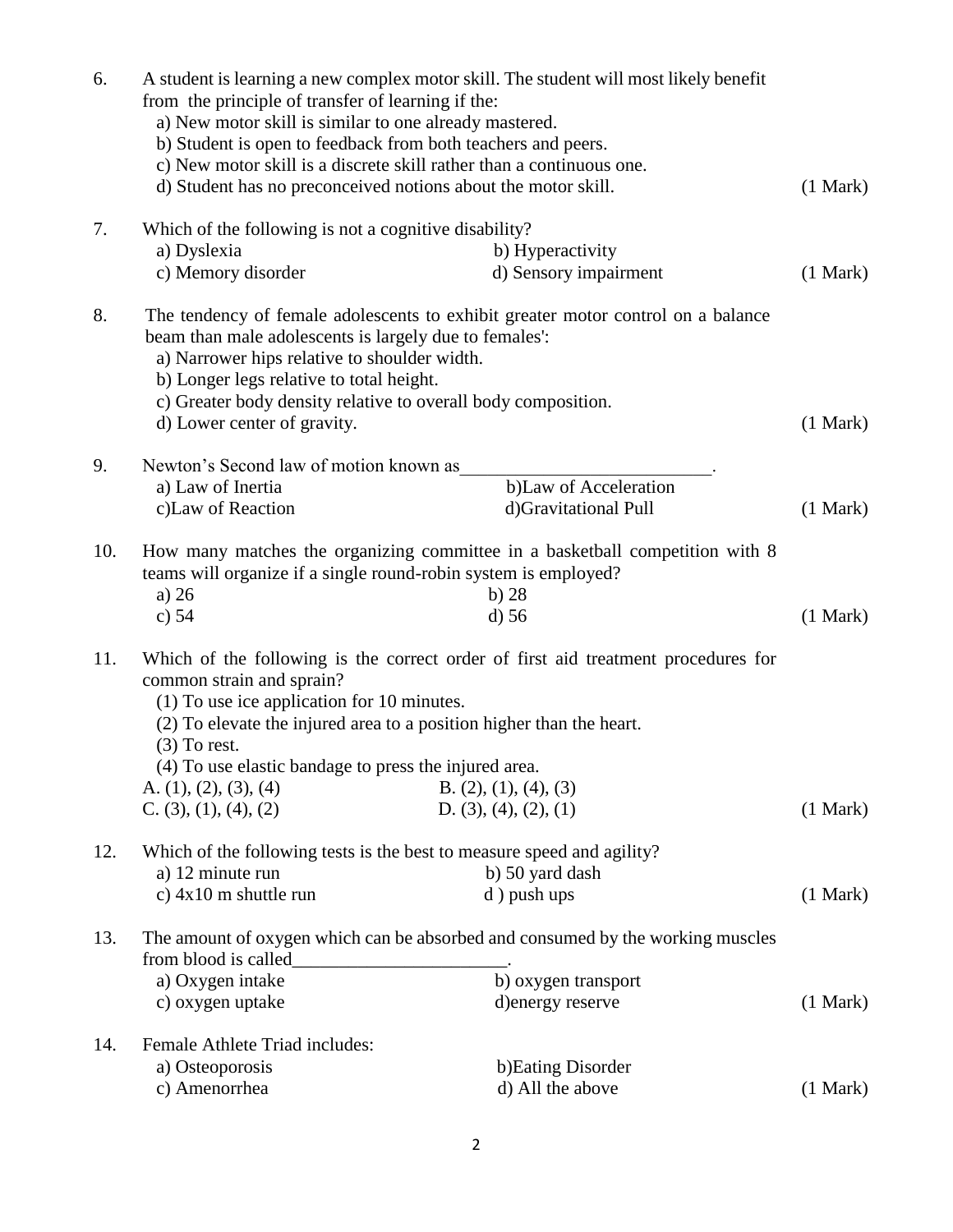| 15. | Overstretching of ligament causes:<br>a) Strain<br>c) Contusion                                                                                                                                                                                                                                                                                                                                          | b)Sprain<br>d) Bruises                               | (1 Mark) |  |  |  |  |
|-----|----------------------------------------------------------------------------------------------------------------------------------------------------------------------------------------------------------------------------------------------------------------------------------------------------------------------------------------------------------------------------------------------------------|------------------------------------------------------|----------|--|--|--|--|
| 16. | When the<br>between<br>angle<br>the<br>two                                                                                                                                                                                                                                                                                                                                                               | bones<br>decreases,<br>$\frac{1}{1}$<br>termed<br>it |          |  |  |  |  |
|     | as<br>a) Flexion                                                                                                                                                                                                                                                                                                                                                                                         |                                                      |          |  |  |  |  |
|     | c) Abduction                                                                                                                                                                                                                                                                                                                                                                                             | b) Extension<br>d) Adduction                         | (1 Mark) |  |  |  |  |
|     |                                                                                                                                                                                                                                                                                                                                                                                                          |                                                      |          |  |  |  |  |
| 17. | Which of the following is not a spinal curvature deformity?                                                                                                                                                                                                                                                                                                                                              |                                                      |          |  |  |  |  |
|     | a) Kyphosis                                                                                                                                                                                                                                                                                                                                                                                              | b) Scoliosis                                         |          |  |  |  |  |
|     | c) Lordosis                                                                                                                                                                                                                                                                                                                                                                                              | d) Flatfoot                                          | (1 Mark) |  |  |  |  |
| 18. | Gomukhasana and Padmasana are performed to rectify which postural deformity?                                                                                                                                                                                                                                                                                                                             |                                                      |          |  |  |  |  |
|     | a) Flatfoot                                                                                                                                                                                                                                                                                                                                                                                              | b)Scoliosis                                          |          |  |  |  |  |
|     | c) Knock-knees                                                                                                                                                                                                                                                                                                                                                                                           | d) Bow legs                                          | (1 Mark) |  |  |  |  |
| 19. | Avoiding eye contact and preferring to stay alone are common to which disorder?                                                                                                                                                                                                                                                                                                                          |                                                      |          |  |  |  |  |
|     | a) SPD                                                                                                                                                                                                                                                                                                                                                                                                   | b) ADHD                                              |          |  |  |  |  |
|     | c) ASD                                                                                                                                                                                                                                                                                                                                                                                                   | d) ODD                                               | (1 Mark) |  |  |  |  |
| 20. | An 18-year-old boy has very poor flexibility in his body. Find the correct option from<br>the suggested tests.                                                                                                                                                                                                                                                                                           |                                                      |          |  |  |  |  |
|     | a) Arm curl                                                                                                                                                                                                                                                                                                                                                                                              | b) Sit ups                                           |          |  |  |  |  |
|     | c) Sit and reach test                                                                                                                                                                                                                                                                                                                                                                                    | d) push ups                                          | (1 Mark) |  |  |  |  |
| 21. | Explain the micro components of diet.                                                                                                                                                                                                                                                                                                                                                                    |                                                      |          |  |  |  |  |
| 22. | Explain the causes of any three postural deformities in detail.                                                                                                                                                                                                                                                                                                                                          |                                                      |          |  |  |  |  |
| 23. | Briefly explain different types of coordinative abilities.                                                                                                                                                                                                                                                                                                                                               |                                                      |          |  |  |  |  |
| 24. | What is projectile? Explain any three factors that affect a projectile trajectory.                                                                                                                                                                                                                                                                                                                       |                                                      |          |  |  |  |  |
| 25. | What is First Aid? State the aim and objectives of First Aid.                                                                                                                                                                                                                                                                                                                                            |                                                      |          |  |  |  |  |
| 26. | What are the causes and nature of ADHD?                                                                                                                                                                                                                                                                                                                                                                  |                                                      |          |  |  |  |  |
| 27. | Explain the management of fracture.                                                                                                                                                                                                                                                                                                                                                                      |                                                      |          |  |  |  |  |
| 28. | Steve and Mark along with their friends used to be regular at community parks in<br>early morning. They realized that, most of the children are obese. Both wanted to help<br>those children. On discussion with school principal and Physical education teacher,<br>school decided to organize awareness rally for the children in the neighborhood.<br>a) How obesity can be prevented? Give two ways. |                                                      |          |  |  |  |  |

- b) Give any two disadvantages of obesity.
- c) What value do Mark and Steve show? (3 Marks)